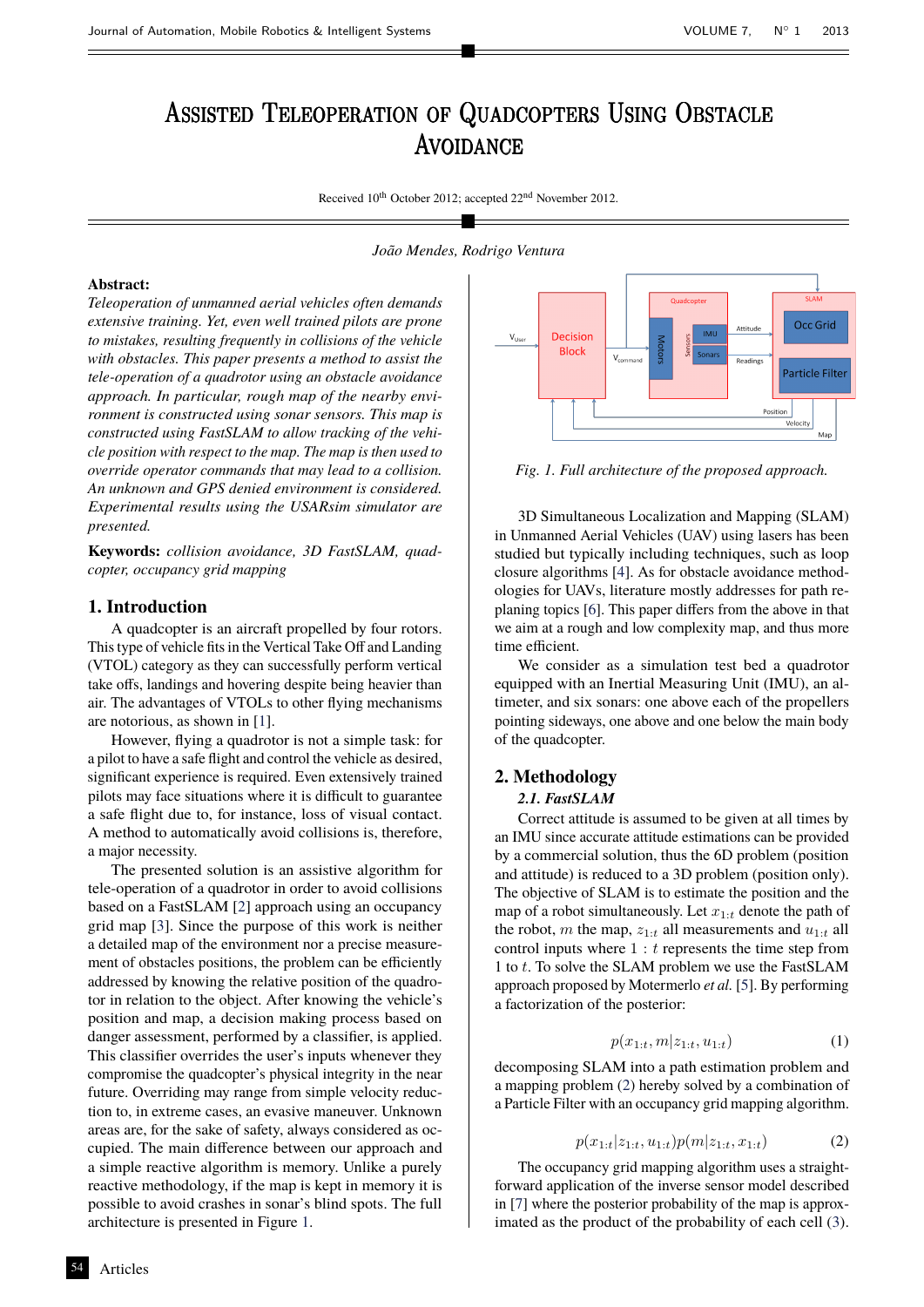<span id="page-1-0"></span>This probability represents the belief on the occupancy of each individual cell.

$$
p(m|z_{1:t}, x_{1:t}) = \prod_i p(m_i|z_{1:t}, x_{1:t})
$$
 (3)

Each cell not being updated is subject to a slow decay towards the value of the prior  $p(m_{\text{prior}})$ , in order to introduce a forgetness factor to all long time non-observed cells.

Localization estimation is provided by a bootstrap Particle Filter [\[8\]](#page-4-6). It is a Bayesian state estimation method which approximates the posterior  $bel(x_t) = p(x_t|z_t, u_t)$ by a set of weighted particles  $S_t$ 

$$
S_t = \{s_t^{[1]}, s_t^{[2]}, ..., s_t^{[N]}\}\
$$
  
= 
$$
\{[x_t^{[1]}w_t^{[1]}m^{[1]}], [x_t^{[2]}w_t^{[2]}m^{[2]}], ..., [x_t^{[N]}w_t^{[N]}m^{[N]}\}\
$$
  
(4)

where each particle  $s_t$  contains a different hypothesis

$$
\tilde{x}_t^{[n]} = [X^{[n]}Y^{[n]}Z^{[n]}]^T
$$
\n(5)

of the state to estimate  $x_t = [X_r Y_r Z_r]^T$ . Multiple particles, considering a total number equal to N, are used and to each one is associated a weight,  $w_t$ , representing the importance of that specific hypothesis.

For each iteration of the particle filter a predict and an update step are performed. The predict step models the effects of the control inputs  $u_t$  on each particle of  $S_{t-1}$  by sampling from the motion model distribution. The referenced motion model is identical to the dynamic model applied by the USARSim.

The particle weights are computed in the second step. In this phase, a measurement model is used to evaluate the weight of each particle based on sensors information. This weight is updated by the likelihood of the sensor measurements  $z_t$  given the prediction  $\bar{x}_t$  and the map m.

$$
p(z_t|m,\bar{x}_t) \tag{6}
$$

The weight of each particle results from the joint likelihood of all measurements, given the map and the path. These measurements are given by (1) sonars and (2) the altimeter. The sonar measurements are modeled with a Gaussian distribution:

<span id="page-1-1"></span>
$$
P(z_t^i|m^{[n]},\bar{x}_t^{[n]}) = \frac{1}{\sigma_{\text{dist}}\sqrt{2\pi}}e^{-\left(z_t^i - \bar{d}_t^{[n]}\right)^2/2\sigma_{\text{dist}}^2} \quad (7)
$$

where  $z_t^i$  stands for measurement of sonar i, m for the map and  $\bar{d}_{t}^{[n]}$  is the Euclidean distance between position hypothesis  $\bar{x}_t^{[n]}$  and the first occupied cell in the map of the n-th particle. Note that equation [\(7\)](#page-1-1) is applied for each sonar.

The altimeter measurements are modeled with another Gaussian

$$
P(h_t|m^{[n]}, \bar{x}_t^{[n]}) = \frac{1}{\sigma_{\text{alt}}\sqrt{2\pi}}e^{-\left(h_t - \bar{Z}_t^{[n]}\right)^2/2\sigma_{\text{alt}}^2} \tag{8}
$$

where  $h_t$  is the altimeter measurement. By using the altimeter readings it is possible to significantly reduce the

uncertainty along the vertical axis. The resulting weight  $w_t^{[n]}$  of each particle is equal to the product of all involved likelihoods, assuming conditional independence given the robot position and map, as described in [\[2\]](#page-4-0).

$$
v_t^{[n]} = P(h_t|m^{[n]}, \bar{x}_t^{[n]}) \cdot \prod_i P(z_t^i|m^{[n]}, \bar{x}_t^{[n]}) \qquad (9)
$$

In order to determine a single position estimation we choose the particle with the highest weight from the set

$$
\hat{x}_t = \bar{x}_t^{[n^*]},
$$
 where  $n^* = \underset{i \in \{1, ..., N\}}{\arg \max} w_t^{[i]}$  (10)

#### *2.2. Decision Block*

 $\iota$ 

The inputs for the Decision Block are the position estimation  $\hat{x}_t$  and a binarized version of the map m. The threshold adopted for the binarization is  $p(m_{\text{occupied}}^i) < 0.5$  in order to consider the never observed cells as occupied. By analysis of the map and the vehicle estimated velocity it is possible to predict how far away the object is and how long it takes  $-$  if we maintain the current speed  $-$  to collide with it. This concept is known as Time To Collision (TTC) and is a crucial step in the classification of the danger levels. The global flow chart of the Decision Block is presented in Figure 2.



*Fig. 2. Flow chart of the Decision Block.*

To successfully avoid crashes, the position of obstacles has to be known as well as the direction to which the robot is flying. The *volume check* corresponds to the extrusion of a square centered on the quadcopter's position, along the velocity vector, as illustrated in Figure 3. The size of this square,  $b$ , encompasses the quadrotor volume while  $a$  is a visibility bound. Defining this volume enables the algorithm to find which is the position of the closest occupied cell.



*Fig. 3. Graphical definition of the volume check.*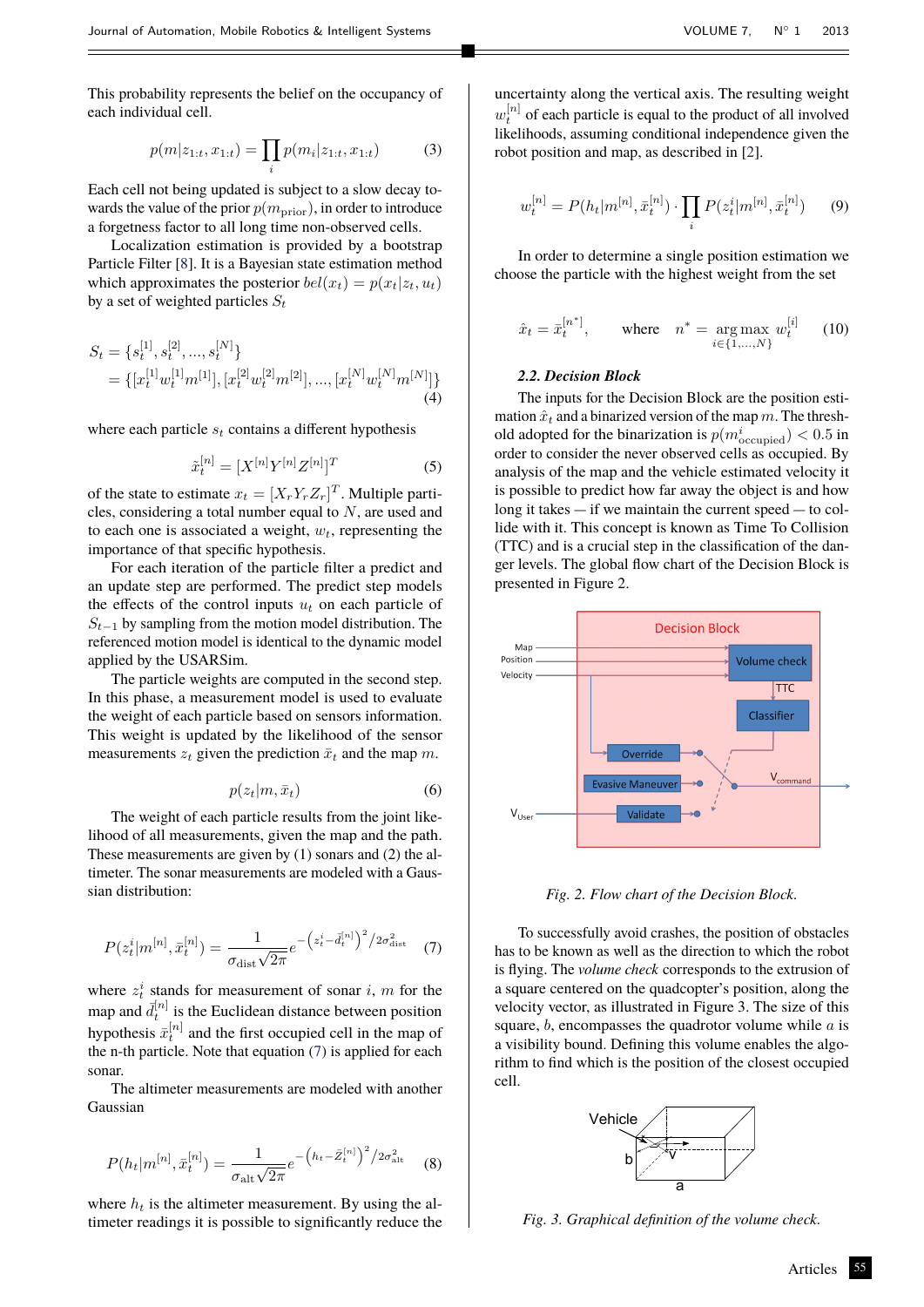Upon having the velocity estimation and the distance to the closest cell it is easy to compute the TTC and use it as a danger assessment. The classifier block acts as a multiplexer by choosing an input, and forwarding it to the vehicle, given a certain TTC. The threat levels, together with the contingency actions considered, are presented in Figure 4 and explained below.

- **No Action**: For the given TTC the algorithm considers that no threat exists and no action is performed on the inputs, meaning that the vehicle is fully controlled by the user.
- **Slow**: If the TTC falls into the given interval the quadcopter is considered to be in medium danger and user's inputs will be limited. In order for the vehicle to increase its TTC to a safe value, thus causing the decision block leave the Slow threat level, the velocity applied to the vehicle, denoted by  $v_{\text{command}}$ , is

$$
v_{\text{command}} = \frac{d_{\text{obstacle}}}{TTC_{TH_{SLOW}}} \tag{11}
$$

where  $d_{\text{obstacle}}$  represents the distance between the vehicle and the obstacle, and  $TTC_{TH_{SLOW}}$  the threshold between the Slow and No action stage  $-$  Figure 4.

- **Stop**: At this level, threat is considered to be high and velocity is immediately set to zero making the vehicle hover.
- **Evasive Maneuver**: At this level the threat is considered to be extremely high and the solution to avoid collision in this situation is to give a velocity in the opposite direction of the current movement. By doing so, the distance while decelerating is much lower than in the STOP stage.



#### *Fig. 4. Threat levels.*

Consider as an example that the vehicle is ordered to move towards an unknown part of the map. Since no information regarding those cells is yet known, the algorithm will consider them as occupied for safety reasons. Therefore, the above mentioned levels are equally applied. A problem occurs whenever the attitude of the vehicle is higher than half the field of view of the sonar, *i.e.*, the sonar will not be able to check whether the volume in the desired direction is occupied or not as it is not pointing there. By direct application of the computation and selection of the danger level, it is possible to conclude that a Slow order is given and the velocity will lower. The sonar will then point back towards the direction of the movement, due to velocity reduction, and the distance to the object is updated. The

**Articles** 

algorithm will cause the vehicle to alternate between acceleration and deceleration in order to maintain knowledge of where it is heading. The emergence of this behavior can be seen in our experiments.

## **3. Results**

The full architecture was implemented and tested in the USARSim environment. A total number of particles of 10, together with  $\sigma_{\text{dist}} = 2$ ,  $\sigma_{\text{alt}} = 2$ ,  $FoV = 30^{\circ}$ , maximum sonar range equal to 5 meters and a square cell with length equal to 1 meter was considered. The examples inputs are the user's commands, attitude and sonars readings. Neither the map nor the position is provided by the simulator. Note that the FastSLAM and the decision block are running online during real time simulation on USARSim.

In the first example the robot was ordered a full speed movement towards a wall out of sonars range. As it is observable from Figure 5, the vehicle is, up until around 7 seconds, consecutively lowering and increasing its distance to the obstacle. Since this distance keeps oscillating it means that no real obstacle is there but, as it is the first time the area is mapped, the algorithm is updating the cells to free while moving. After 7 seconds the distance starts to lower meaning a real obstacle was found.



*Fig. 5. Distance between the best particle to the first obstacle.*

Figure 6 shows the estimated velocity of the vehicle along time. Note that the velocity is also oscillating. The user is ordering a full speed movement (5 m/s) but the classifier applies a Slow override. When the obstacle is sensed to be further away from the robot, the inputs are once again given to the user. When the algorithm perceives that the vehicle is moving towards an obstacle, once again after 7 seconds, an override is imposed and the velocity fully limited by the classifier and lower till zero. By fusing the information from both figures it is possible to see that the vehicle stopped its movement at, approximately, 1.3 meters from the wall despite being constantly ordered by the user to move in that direction. If, at this point, the robot were ordered to fly in the opposite direction the vehicle would fly at full speed since those cells are known to be free according to the map.

In the second example the trajectory performed has three distinct phases: the robot was initialized far from a wall and a velocity imposed towards it; a movement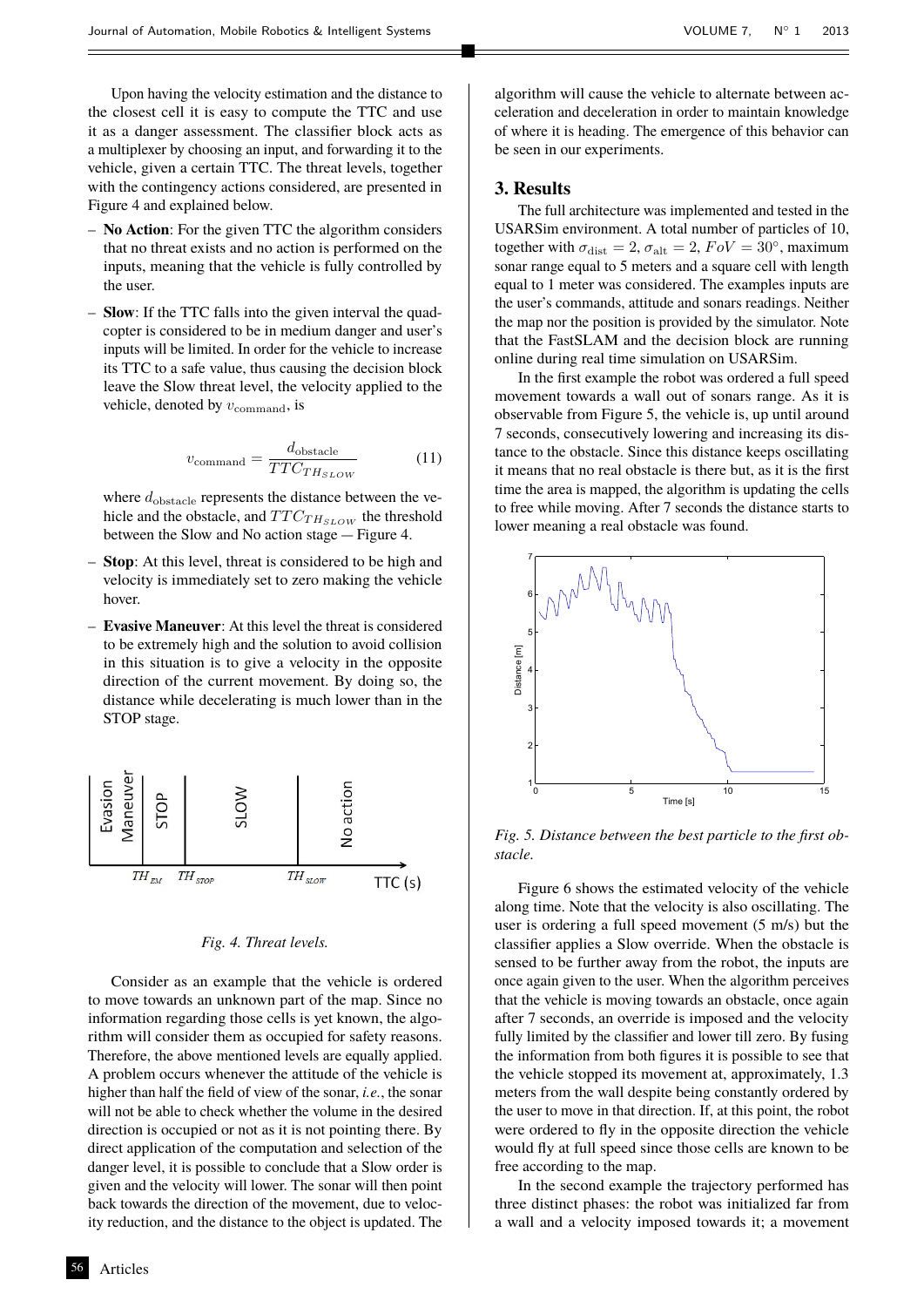

*Fig. 6. Estimated velocity of the quadrotor corresponding to Fig. 5.*

along the wall; a separation and re-approximation to the wall. With this experiment the main benefit of our approach facing a purely reactive method is shown. That distinction is proven useful in the final part of the movement where the vehicle is expected to keep a memory of the obstacle previously seen. All movements were performed at full speed. Results are presented in Figures 7 and 8.





During this experiment, the algorithm faces two near collision situations. In both cases, the program managed to fulfill its objective and avoid the crash despite the orders from the user to continue its trajectory towards the wall. Although both collisions were avoided a major difference arises between them. The second time the algorithm was moving towards the wall it managed to avoid the crash at a higher distance from the wall. After sensing the obstacle once, it is able to keep a localization in relation to it and it is also able to prevent crashes more effectively.

It is noticeable that, despite having drift away from the real position, the algorithm managed to build a map, Figure 7, according to the belief of its position and localize itself on it. Since our goal is to localize the robot relatively to our map, we argue that the algorithm's performance is not directly compromised by the error between the real and



*Fig. 8. Localization of the best particle at the end of the movement. The arrows represents the limits of the groundthruth wall and the obtained map.*

the estimated position.

The obtained results match our expectations and can be seen as a proof of concept towards a real world implementation.

## **4. Conclusions**

The main objective of this work is to develop an assisting tele-operation algorithm for quadcopters with the purpose of avoiding collisions with obstacles. The desired solution considered as head objective the safety of the quadcopter even in situations where user's commands were contrary. Whenever confronted with an unknown area, the algorithm overrides the inputs in order to reduce uncertainty. The main objective was successfully achieved in simulation using a FastSLAM approach for simultaneous localization and mapping combined with a danger classification methodology, in order to classify and act correspondingly in any situations. As for future work, we are currently working at a real world implementation of the proposed method.

#### **AUTHORS**

**João Mendes** – Institute for Systems and Robotics, Instituto Superior Técnico, Portugal, e-mail: mendes.joao.p@gmail.com.

**Rodrigo Ventura** – Institute for Systems and Robotics, Instituto Superior Técnico, Portugal, e-mail: rodrigo.ventura@isr.ist.utl.pt.

## **Acknowledgements**

This work was supported by the FCT projects [PEst-OE/EEI/LA0009/2011] and [PTDC/EIA-CCO/113257/2009].

## <span id="page-3-0"></span>**References**

[1] S. Bouabdallah, "Design and Control of an Indoor Micro Quadrotor". In: *Proceedings of International Conference on Robotics and Automation*, 2004.